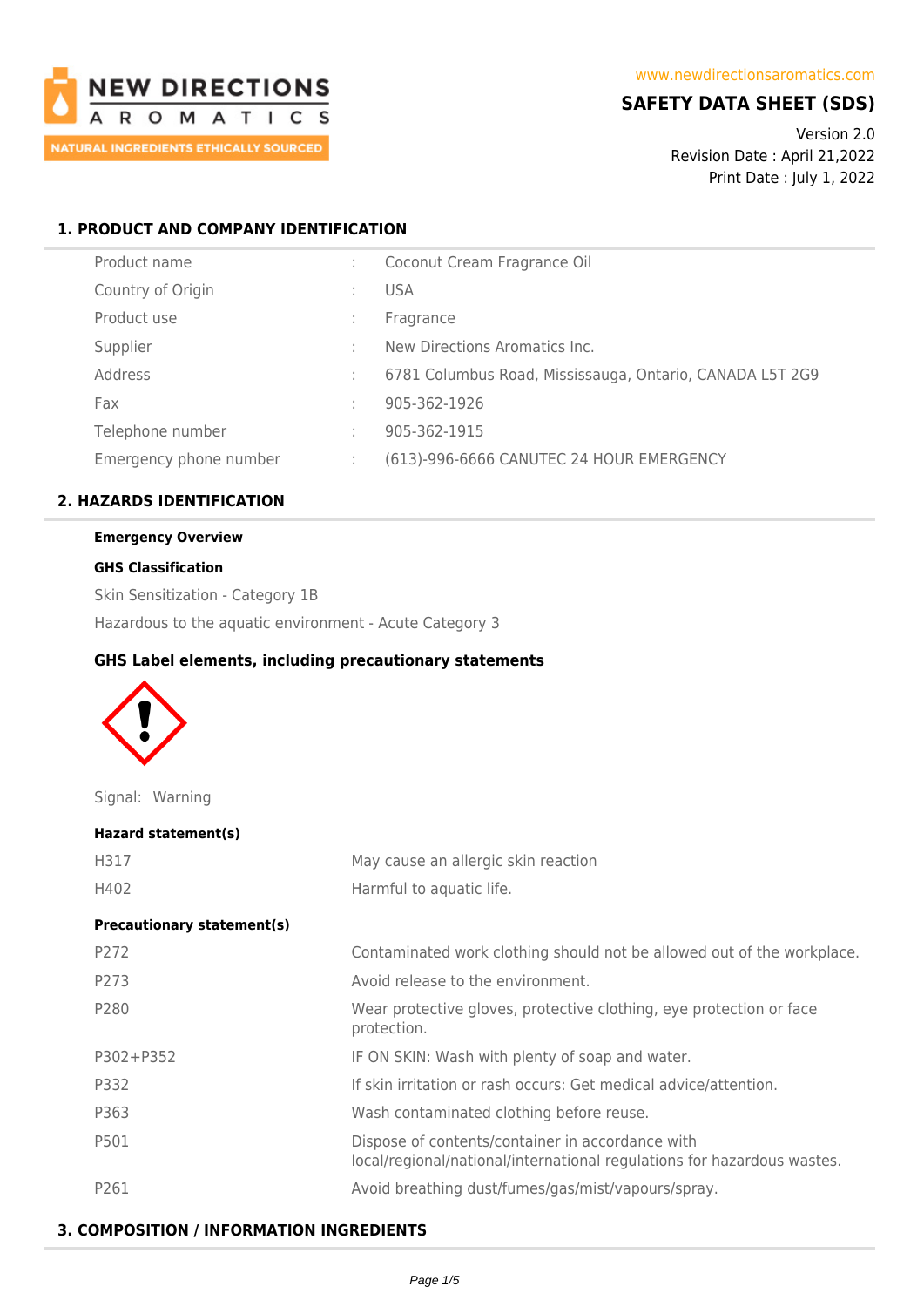| <b>Product Name</b>                             | <b>CAS NO</b> | <b>EC NO</b>             | <b>Concentration</b> |
|-------------------------------------------------|---------------|--------------------------|----------------------|
| 2H-1-Benzopyran-2-one                           | $91 - 64 - 5$ | $\overline{\phantom{a}}$ | $10 - 30 \%$         |
| Benzaldehdyde,<br>4-hydroxy-3-methoxy           | 121-33-5      | $\overline{\phantom{a}}$ | $1 - 5\%$            |
| Benzoic acid, 2-hydroxy-,<br>phenylmethyl ester | 118-58-1      | $\overline{\phantom{a}}$ | $1 - 5\%$            |

## **NOTE:**

NOTE: The specific chemical identity and/or exact percentage (concentration) of composition has been withheld as a trade secret is required.

# **4. FIRST AID MEASURES**

## **Eye contact**

Flush eyes with plenty of water for at least 20 minutes retracting eyelids often. Tilt the head to prevent chemical from transferring to the uncontaminated eye. Get immediate medical attention.

## **Skin contact**

Wash with soap and water. Remove contaminated clothing and launder. Get medical attention if irritation develops or persists.

#### **Inhalation**

Remove to fresh air. If breathing is difficult, have a trained individual administer oxygen. If not breathing, give artificial respiration and have a trained individual administer oxygen. Get medical attention immediately.

#### **Ingestion**

Do not induce vomiting and seek medical attention immediately. Drink two glasses of water or milk to dilute. Seek medical attention or contact local poison control center.

## **5. FIRE FIGHTING MEASURES**

## **Suitable extinguishing media**

Use alcohol resistant foam, carbon dioxide, dry chemical extinguishing agents. Water may be ineffective but water spray can be used to extinguish a fire if swept across the base of the flames. Water can absorb heat and keel exposed material from being damaged by fire.

## **Unsuitable extinguishing media**

Water spray, water jet.

## **Special protective equipment and precautions for fire-fighters**

Do not enter fire area without proper protection including selfcontained breathing apparatus and full protective equipment. Fight fire from a safe distance and a protected location due to the potential of hazardous vapors and decomposition products. Use water spray/fog for cooling. Use methods for the surrounding fire.

Flammable component(s) of this material may be lighter than water and burn while floating on the surface.

## **Special hazards arising from the substance or its combustible products**

Vapors may be ignited by sparks, flames or other sources of ignition if material is above the flash point giving rise to a fire (Class B). Vapors are heavier than air and may travel to a source of ignition and flash back.

# **Resulting gases**

Carbon Oxides, Carbon dioxide, Carbon monoxide

## **6. ACCIDENTAL RELEASE MEASURES**

## **Personal precautions, protective equipment and emergency procedures.**

No health affects expected from the clean-up of this material if contact can be avoided. Follow personal protective equipment recommendations found in Section 8 of this SDS.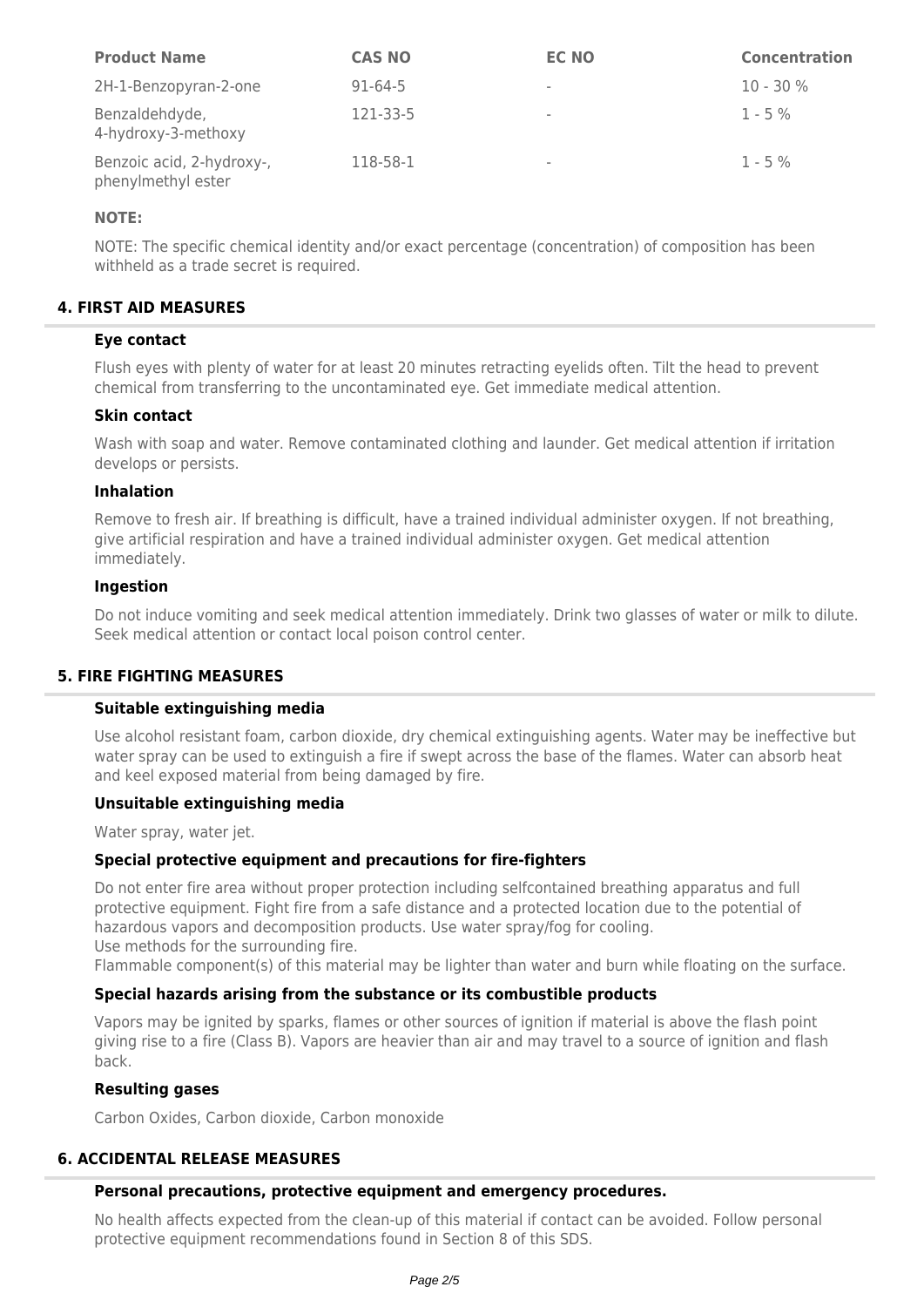# **Environmental precautions**

Prevent entry to sewers and public waters. Notify authorities if product enters sewers or public waters.

# **Methods and materials for containment and cleaning up**

Clean up any spills as soon as possible, using an absorbent material to collect it. Use suitable disposal containers.

# **7. HANDLING AND STORAGE**

### **Precautions for safe handling**

Mildly irritating material. Avoid unnecessary exposure. Use spark-proof tools and explosion-proof equipment. Do not get in eyes, on skin and clothing. Wash thoroughly after handling. Keep in air-tight containersmaterial is hygroscopic. Do not reuse containers. Avoid breathing vapors from heated material. Use with adequate ventilation. As with all chemicals, good industrial hygiene practices should be followed when handling this material.

## **Conditions for safe storage, including any incompatibilities**

Store in a cool dry place. Isolate from incompatible materials. Limit quantity of material stored. Store in a tightly closed container Store in a cool dry place Keep away from heat, sparks, and flame.

## **8. EXPOSURE CONTROLS AND PERSONAL PROTECTION**

#### **Exposure controls**

No exposure limits exist for the constituents of this product. Use local exhaust ventilation or other engineering controls to minimize exposures and maintain operator comfort. Facilities storing or using this material should be equipped with an eyewash and safety shower. Use process enclosures, local exhaust ventilation, or other engineering controls to control airborne levels below recommended exposure limits.Engineering controls must be designed to meet the OSHA chemical specific standard in 29 CFR 1910.

### **Eyes**

Wear chemically resistant safety glasses with side shields when handling this product. Do not wear contact lenses. Wear goggles and a face shield.

## **Skin**

Wear protective gloves. Inspect gloves for chemical break-through and replace at regular intervals. Clean protective equipment regularly. Wash hands and other exposed areas with mild soap and water before eating, drinking, and when leaving work.

## **Respiratory**

Respiratory protection may be required to avoid overexposure when handling this product. General or local exhaust ventilation is the preferred means of protection. Use a respirator if general room ventilation is not available or sufficient to eliminate symptoms. Follow a respiratory protection program that meets 29 CFR 1910.134 and ANSI Z88.2 requirements whenever work place conditions warrant the use of a respirator.

## **9. PHYSICAL AND CHEMICAL PROPERTIES**

| Appearance                    |      | Colorless to light yellow liquid. |
|-------------------------------|------|-----------------------------------|
| Odor                          |      | Characteristic odor.              |
| Melting Point/Freezing Point  | t in | 2.78 °C/ No Data Available        |
| Initial b.p and boiling range | t in | 121.0 to 122.2 $^{\circ}$ C       |
| Flash point                   | ÷.   | $>93.33^{\circ}$ C                |
| Relative density              |      | 0.944 to 0.954 @ 25 °C            |
| Solubility (ies)              |      | Insoluble in water.               |
| Auto-ignition temperature     | ÷.   | Greater than 400 °C               |
| Decomposition temperature     | ÷    | 284 °C                            |
| Refractive index              | ÷.   | 1.462 to 1.477 @ 20 °C            |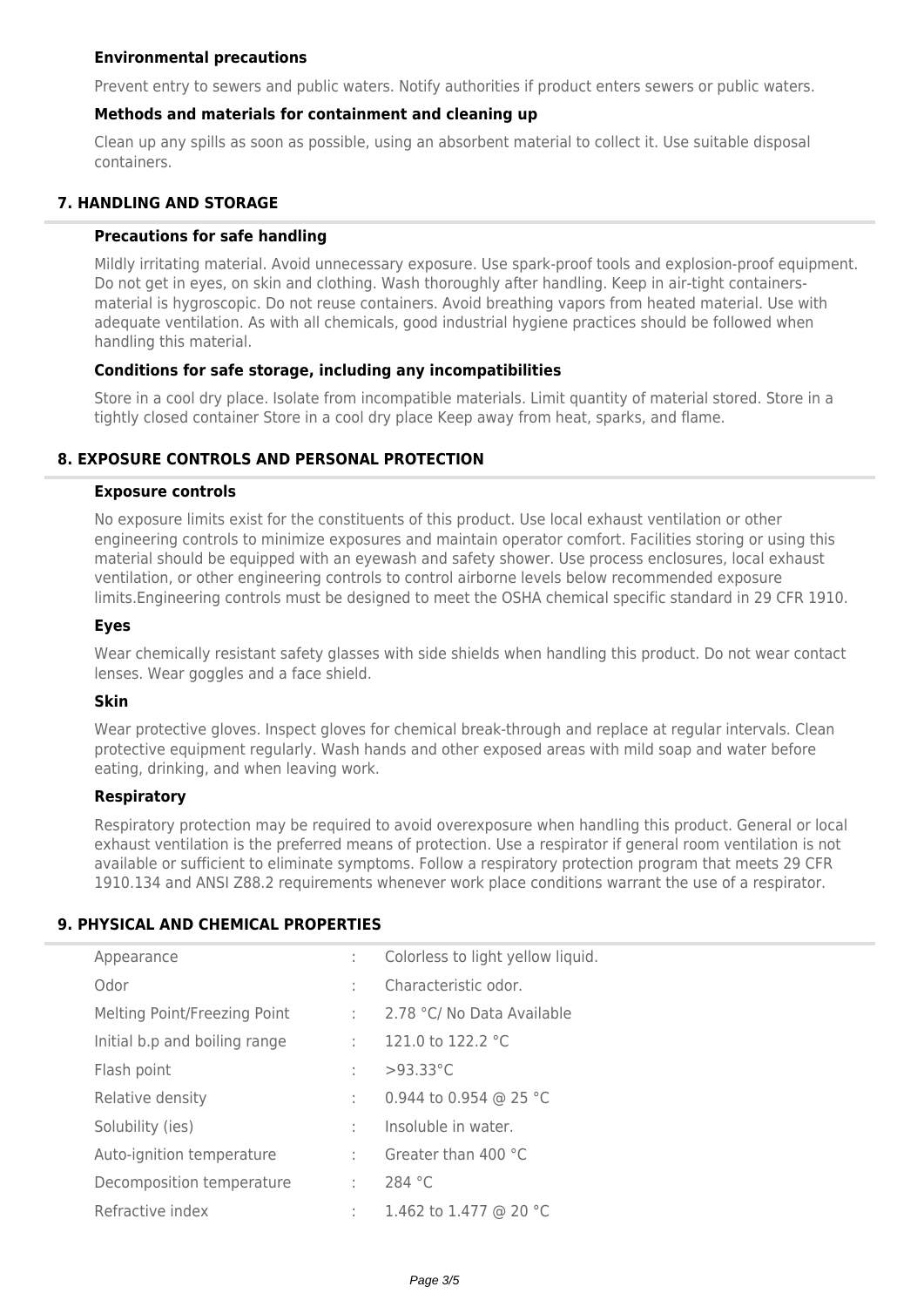## **10. STABILITY AND REACTIVITY**

### **Reactivity**

Not data available.

## **Chemical stability**

Chemically stable.

## **Possibility of hazardous reactions**

No data available

# **Conditions to avoid**

Temperatures above the high flash point of this combustible material in combination with sparks, open flames, or other sources of ignition.

#### **Incompatible materials**

Strong oxidizing agents, strong bases Strong acids, strong alkalis, nitrogen oxides.

## **Hazardous decomposition products**

Carbon oxides, carbon dioxide, carbon monoxide.

## **11. TOXICOLOGICAL INFORMATION**

#### **Carcinogenicity**

No Data Available.

## **Reproductive toxicity**

No Data Available.

## **Respiratory or skin sensitization**

## **Inhalation**

No Data Available.

## **Skin contact**

Can cause moderate skin irritation, defatting, and dermatitis. Not likely to cause permanent damage.

## **Eye contact**

Can cause moderate irritation, tearing and reddening, but not likely to permanently injure eye tissue.

## **Ingestion**

Harmful if swallowed.

# **12. ECOLOGICAL INFORMATION**

# **Ecotoxicity**

No Data Available.

## **Persistence and degradability**

Not available.

## **Bio - accumulative potential**

No Data Available.

#### **Mobility in soil**

Not available.

## **Other adverse effects**

Not available.

## **13. DISPOSAL CONSIDERATION**

Do not dump into any sewers, on the ground, or into any body of water. Dispose of product in accordance